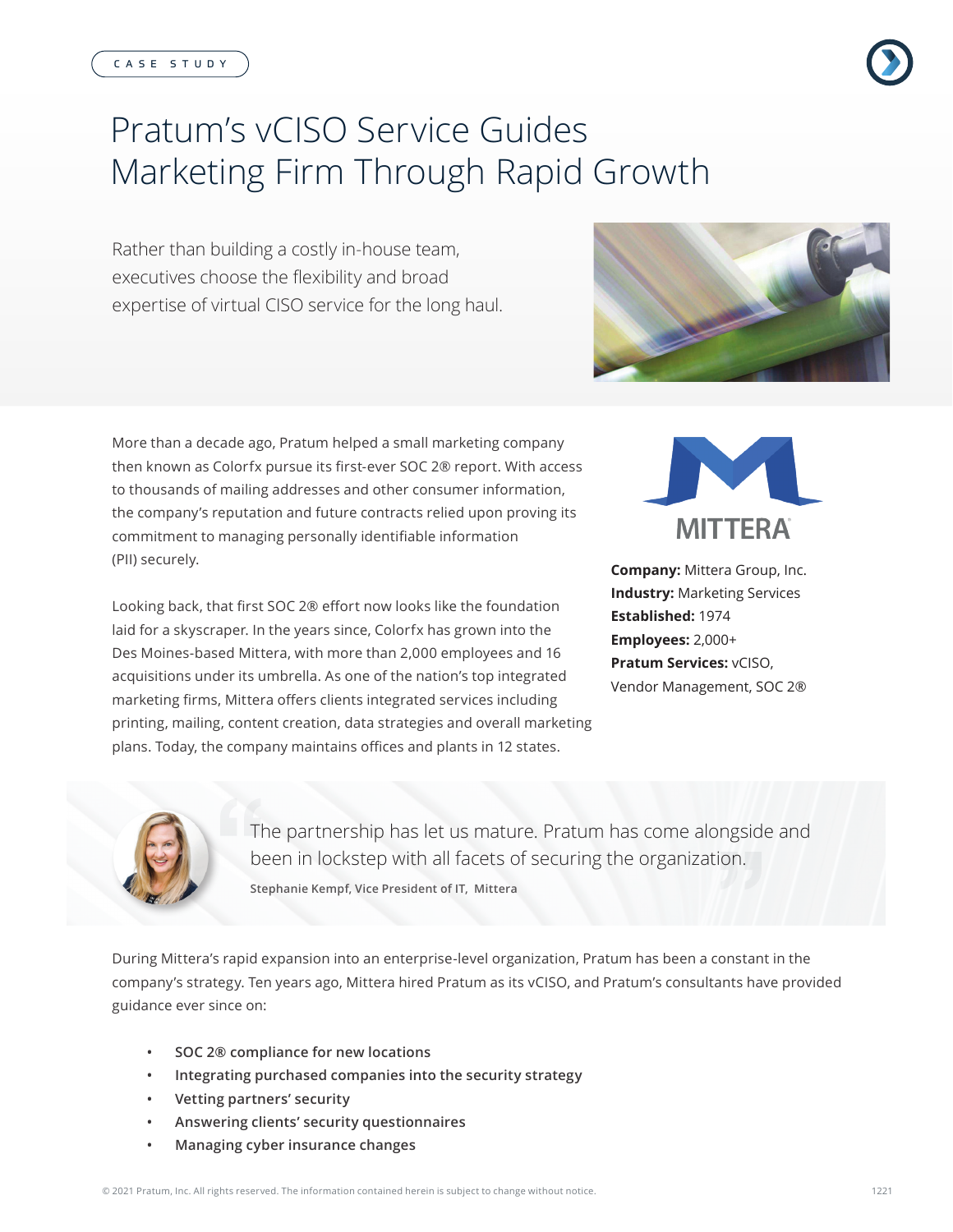

## A vCISO's Long-Term Value

Even after massive growth, Mittera continues to utilize Pratum's vCISO service rather than hiring an in-house CISO. Stephanie cites two key reasons for maintaining the relationship currently led by Pratum vCISO Matthew McGill:

- **• Cost savings –** "It would take a team of security professionals inside Mittera to duplicate what we get from Pratum. It's not just Matthew. We can take advantage of all the skills and experience at Pratum. The cost to add all those capabilities in-house would be exorbitant."
- **• Credibility** "It is advantageous for us to tell customers that we partner with a third-party security firm who takes a hard look at us and our processes and procedures."

A key Pratum advantage is its ability to translate security messages into terms that make sense for every level of Mittera's team. "Pratum's consultants can interact with people from the CEO to the most technical network security engineers on the IT team," Stephanie says.

#### Turnkey Responses To Security Requests

Pratum's support has been especially crucial in managing a rising challenge for nearly every company: the flood of compliance questions from customers and insurance provides. Matthew from Pratum has created a set of standard answers that he uses to quickly respond to new questionnaires that arrive each week. In Mittera's workflow, security questions automatically go to Pratum, with Stephanie's team getting involved only as needed. "It's completely hands-free and truly about as seamless as you get," Stephanie says.

Matthew says, "We free up the IT team from security issues because we're bringing in a specific security expert who knows how to work with these auditors. I live in the security questionnaire world, so I know what they're trying to ask, and I know the language they're looking for."

As Mittera began documenting its security policies, they realized they had created an important sales tool. Matthew helped write a "Commitment to Information Security" document that the sales team now uses to establish a clear difference between Mittera and competitors with less mature data security programs.

"We have found that this one tool—just putting it on paper and sharing it with customers—diminishes customers' fears greatly," Stephanie says. "As we move into new markets, it's becoming exponentially more important to prove that we're protecting data."

#### Evolving SOC 2®

Mittera's SOC 2® journey began long ago, but every company that has gone through the process knows that it's ongoing. Mittera's SOC 2® efforts currently focus on bringing additional facilities into SOC 2® compliance, and Pratum's partnerships have provided added value. Because Pratum and the accounting firm LWBJ have worked together on preparation and audit services for scores of SOC 2® engagements, Mittera experiences a smooth process between the teams. "I feel like all three teams are in it to win it together," Stephanie says.

With Pratum's help, Mittera is currently implementing a plan that will bring any new facility into SOC 2® compliance within the first year of joining the company.